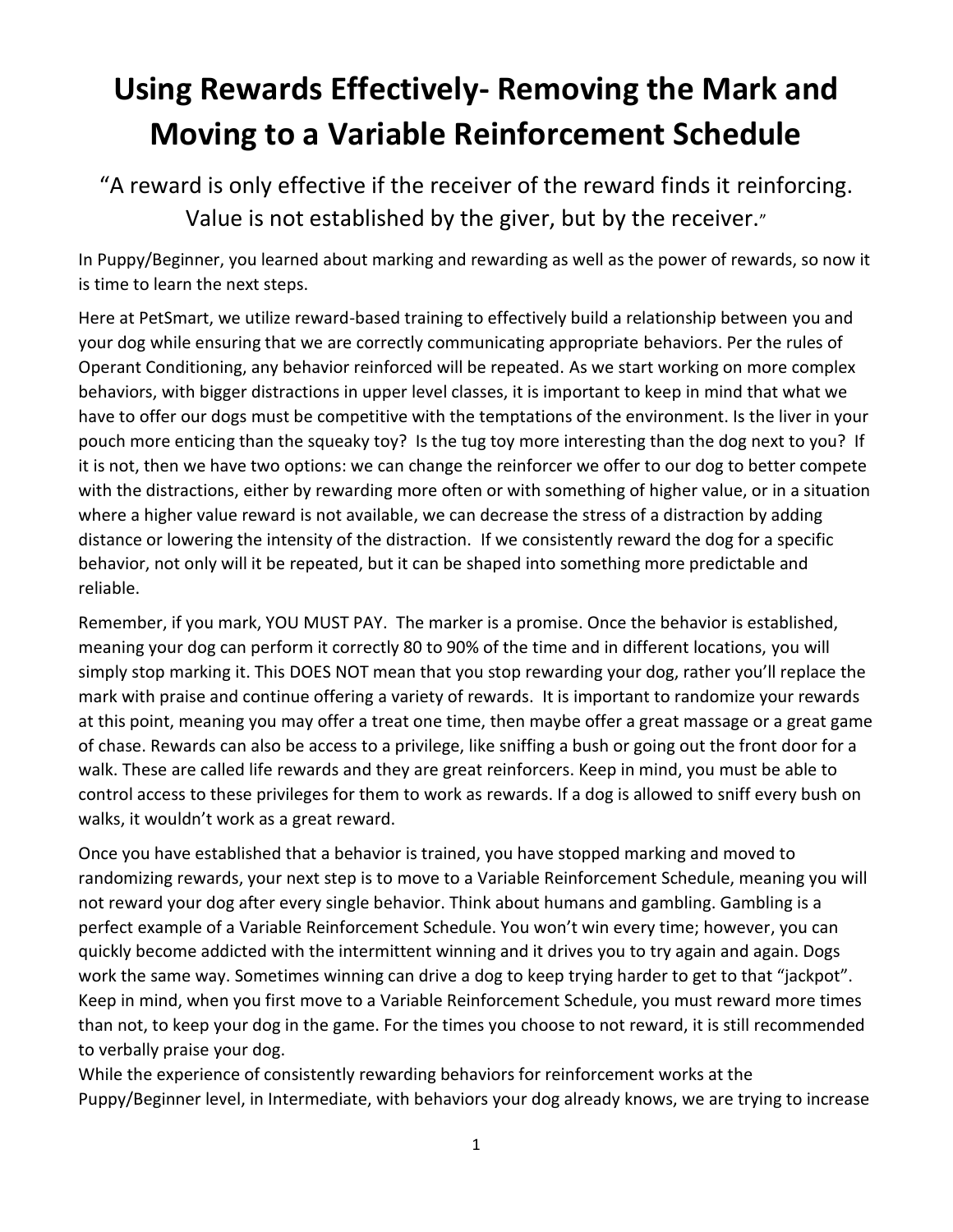the ratio of behaviors to reinforcement. For example, request two to three behaviors before offering a reward. We can still utilize combination behaviors to foster the fading of the reinforcers with established behaviors, but the value of the reinforcer may need to increase as the distractions increase. An alternate option is to increase the proximity of that distraction to achieve success and then decrease it gradually.

Now that you know more about the next steps of reward-based training, let's take a closer look at effective rewards for the Intermediate class.

## **What is a Reward?**

A reward is anything that **the dog** enjoys and is willing to work for.

## **Value is in the Eye of the Beholder**

Remember, a reward is unique to the individual and can be specific to the environment. While one dog may like being pet, another may find physical affection aversive. While Alex enjoys playing tug at home, he has no interest in playing tug while in the store. Sparky loves peanut butter, Mira prefers cheese, and Gus only eats chicken. Now what if during Intermediate, when faced with a tennis ball as a distraction, Gus is no longer interested in the chicken. The problem that arises is not that the chicken loses value, but that Gus deems the ball more valuable, in that moment. He didn't stop liking chicken, he just found the ball to be worthier of his attention. To put this into a more human perspective, the chicken is worth \$25, and the ball is worth \$100. Which would you choose to work for? For other pets, those values may be reversed. To ensure Gus focuses on us, we either need something more valuable to him than that tennis ball, or we need to increase the distance between us and the ball.

Your challenge is to discover multiple rewards that you can utilize while working with your dogs. Dogs have the ability to develop preferences, so find out what your dog's preference is. Dogs are diverse and unique just like us, and we need accommodate that. Consider your response if your next paycheck came in Monopoly money instead of actual currency. Would that be acceptable to you?

Variety is the spice of life, and not everybody likes the same mixture. In order to keep your dog engaged and a willing participant it helps to be less predictable, in a sense. While a routine is good for dogs to understand the rules in the home, in training the patterns can become boring. Have your dog do one behavior and sometimes give one treat and sometimes give five. Or sometimes ask your dog to do three behaviors and give them one really big treat. The point is the routine is not predictable at all, other than reinforcement will come eventually if they stick with it. The trick is remembering that variety needs to come from both sides, both behavior and reinforcement; like a seesaw. When we always ask for a sit and then a shake and then give a treat, that pattern is now expected.